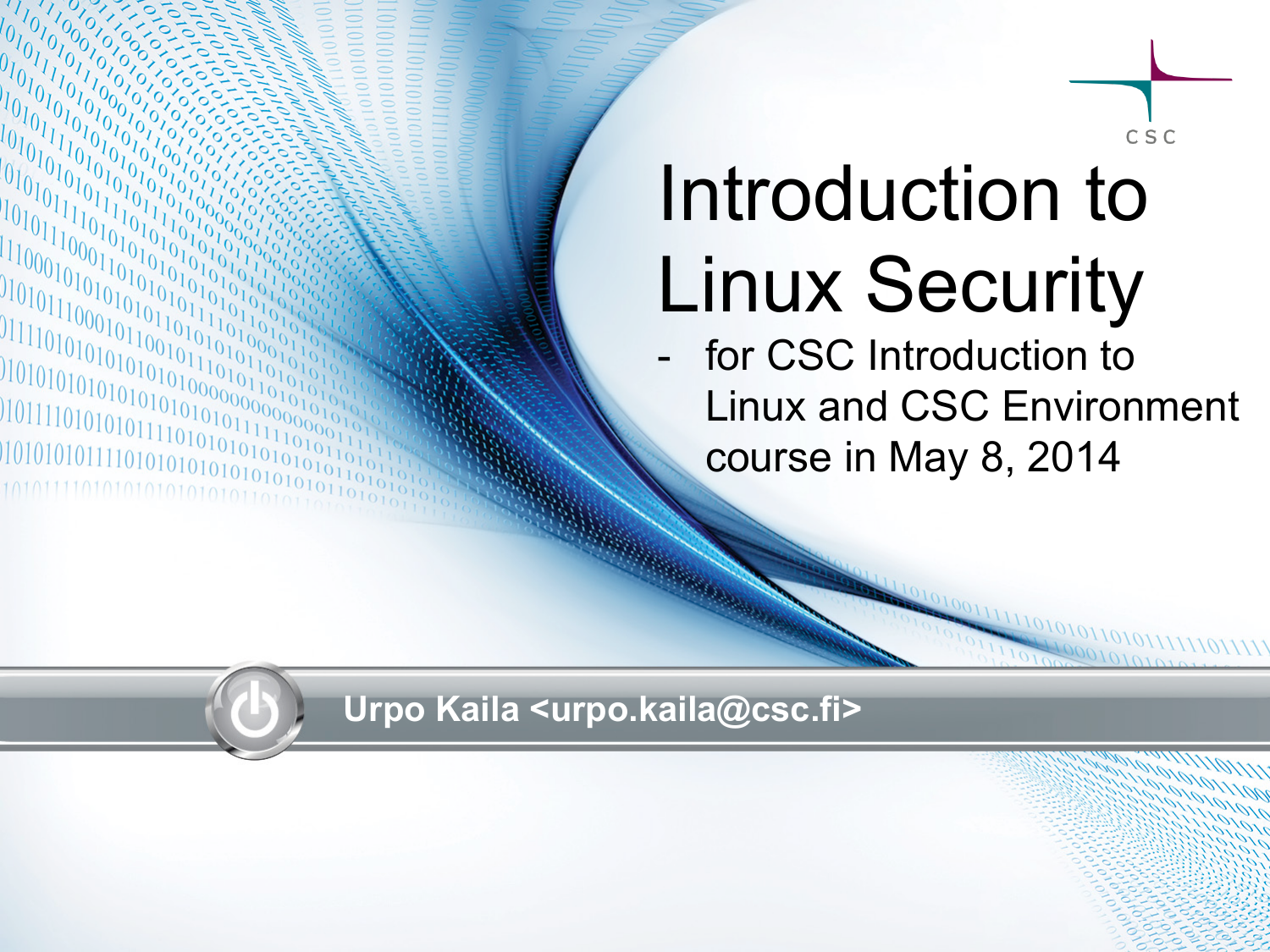## **What is Security?**



- Security is a set of appropriate procedures to protect your resources (your data, your account, your services and your reputation) against **risks**
- The main aspects of security are
	- Confidentiality (don't let anybody else know your password or confidential data)
	- Integrity (no malware on your computers, your data is at it should be)
	- Availability (keep your data and services available for those who should use it)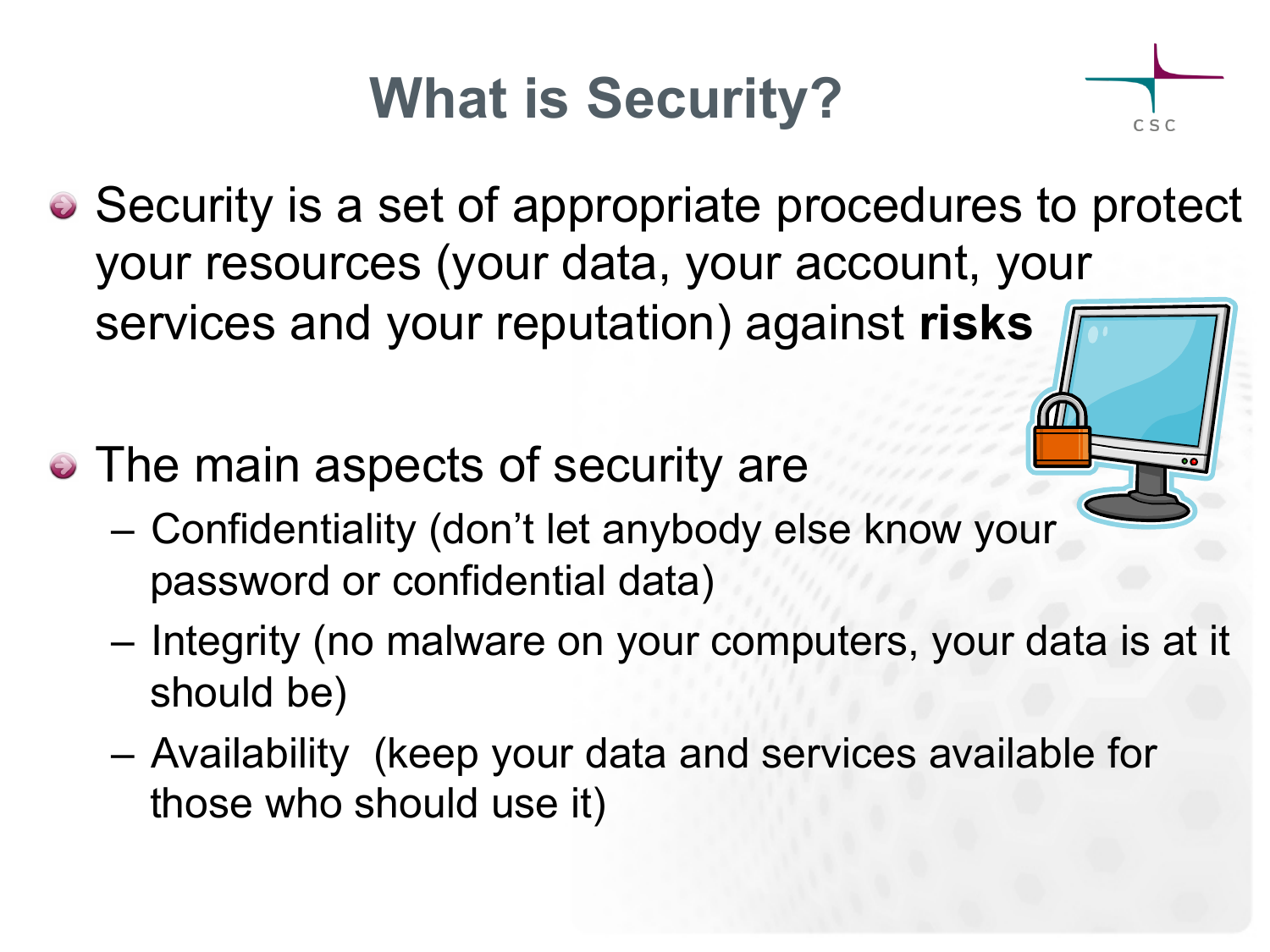# **Security Risks and Compliance**

- Typical risks for Linux users:
	- Compromised account (#1!)
	- System compromise
	- Denial of Service
	- Surveillance
	- Infrastructure related issues
	- Bad user and system administration
	- Legal issues
- You must comply with legal requirements and agreements
	- Do not endanger other users or the infrastructure
	- Protect personal data and other confidential information
	- As a User, you are responsible to protect your account



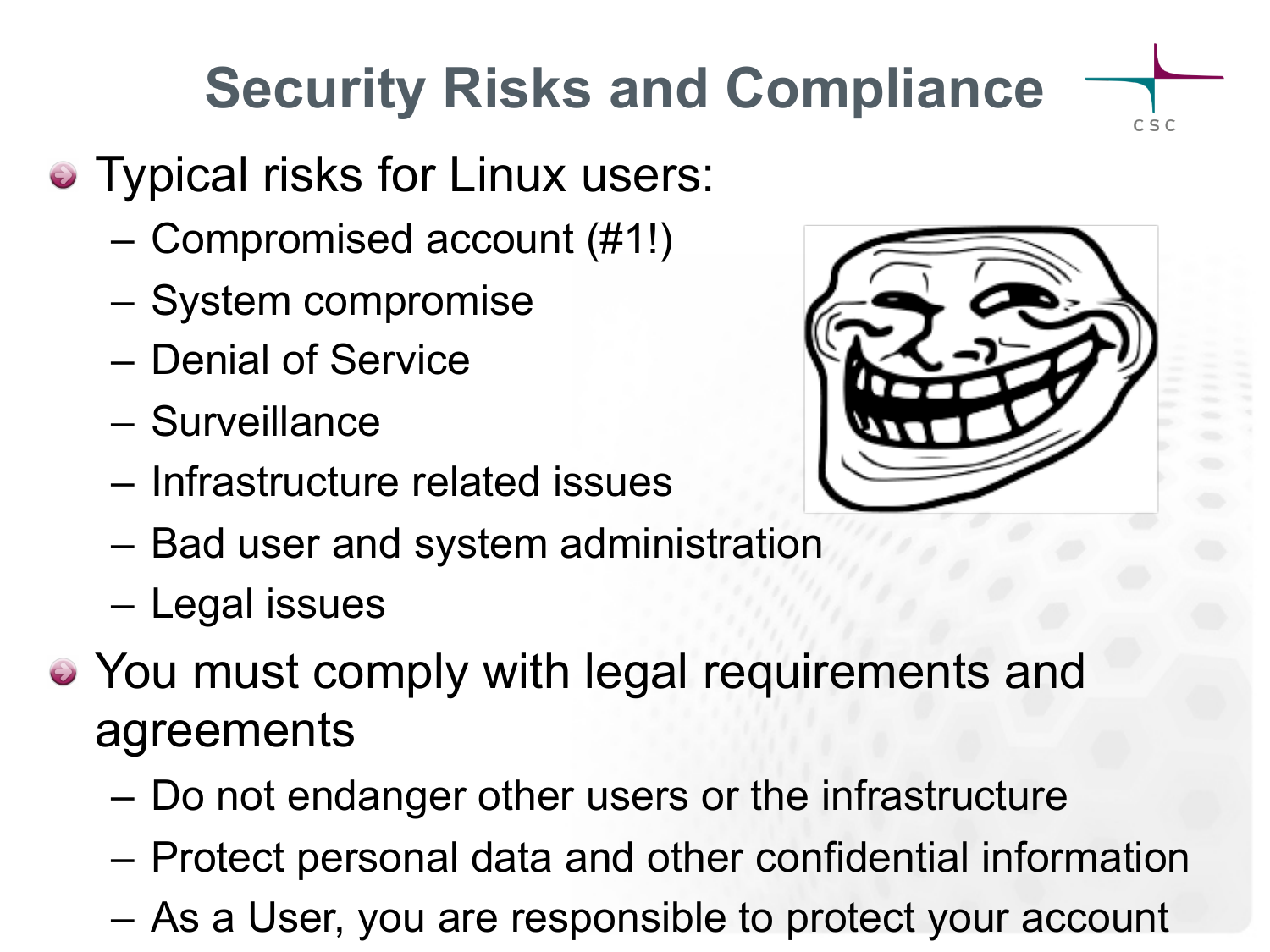#### **Security related obligations in CSC General Terms of Use (1/2)**

 $C S C$ 

Do not:

- Share your credentials, leave them for others to see, or neglect any security responsibilities defined in the service description.
- Misuse or abuse any CSC or third party service or property, including intellectual property. Obviously breaking the law is considered misuse.
- Misuse or abuse Users Content, credentials or other confidential information.
- Send or transmit harassing, abusive, libellous, obscene or unsolicited (spam) communications.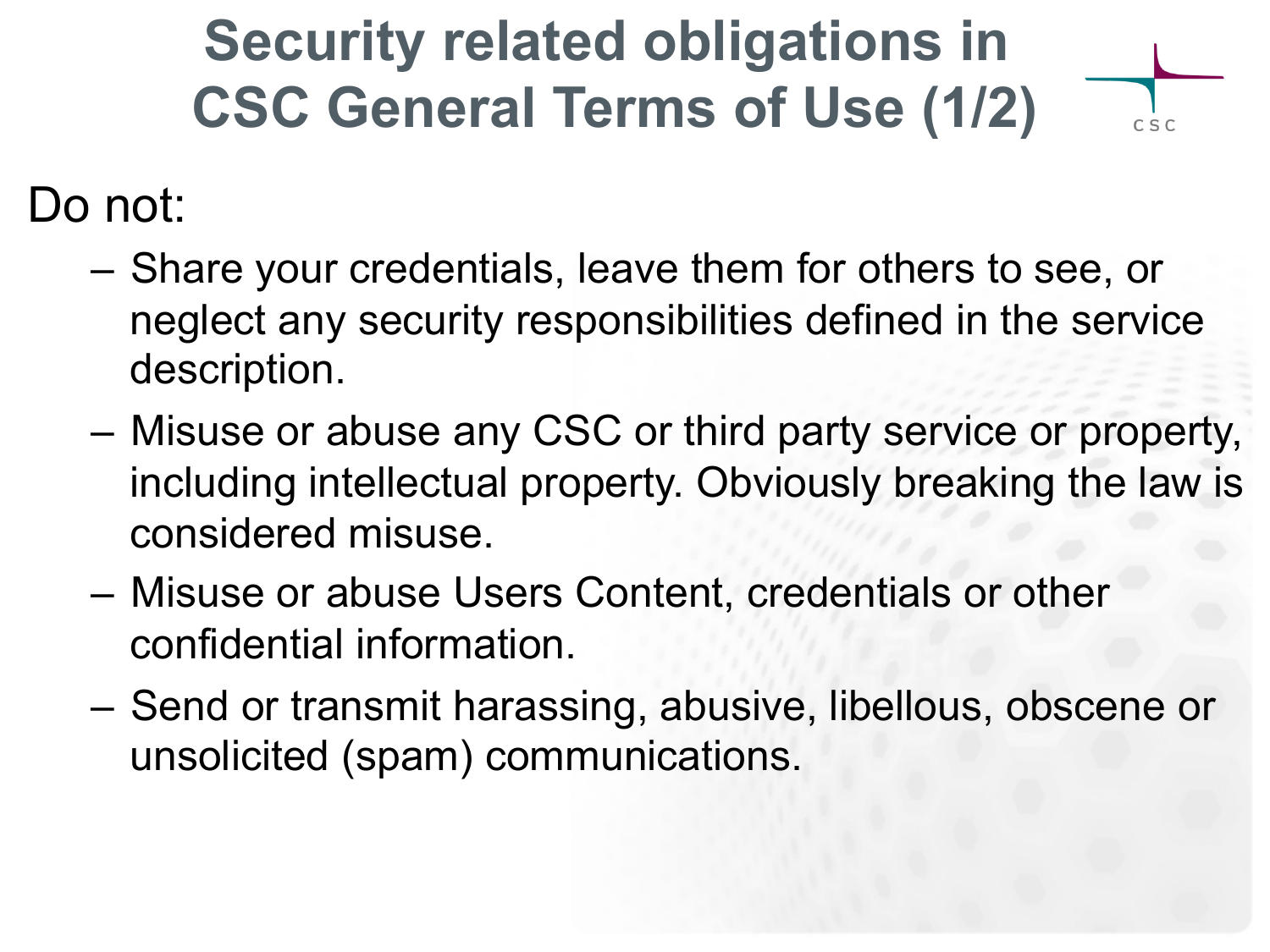#### **Security related obligations in CSC General Terms of Use (2/2)**

 $C S C$ 

Do not:

- Tamper with or deliberately disrupt system resources or network traffic to the Services.
- Users agree to notify CSC promptly if their account has been used without permission or if their credentials have been lost or stolen.
- Users are liable, even after the user account has been terminated, for any damage and costs CSC incurs as a result of violating these terms.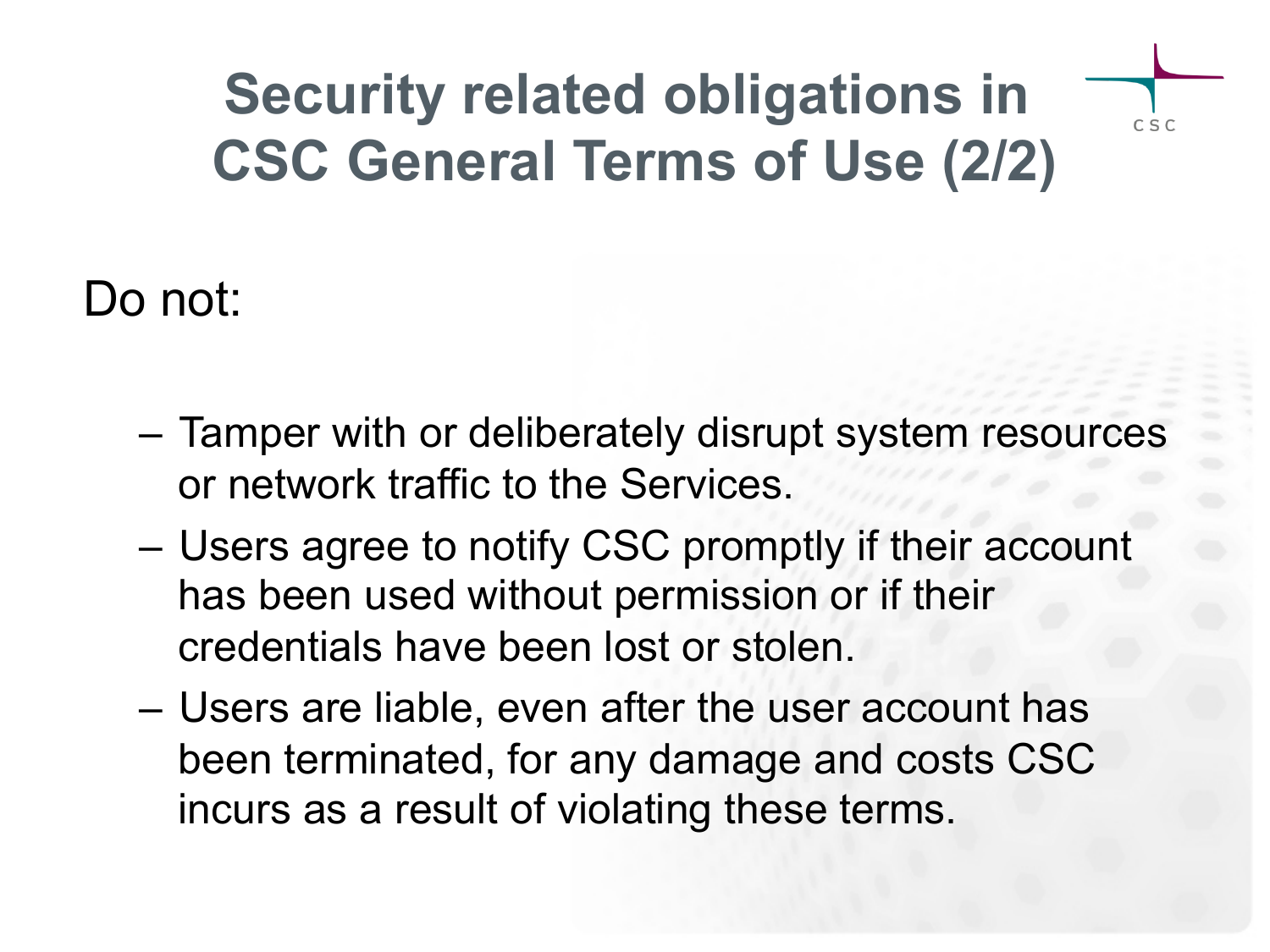#### **How to protect yourself?**

C S C

- Compromised account
	- Good passwords, hard to guess, easy to remember
	- 8 chars min., complexity, use password managers (Keepass)
	- Be carefull with public systems and services
	- User keys instead of passwords (but protect your keys too!)
- System compromise
	- Patch your own system regularly, keep firewall (iptables, ufw) on, use only necessary services
- Denial of Service
	- Offer only the necessary services to others
- **•** Surveillance
	- Don't store any confidential information on cloud servicus
- Bad user and system administration
	- Beware of test accounts, patch your system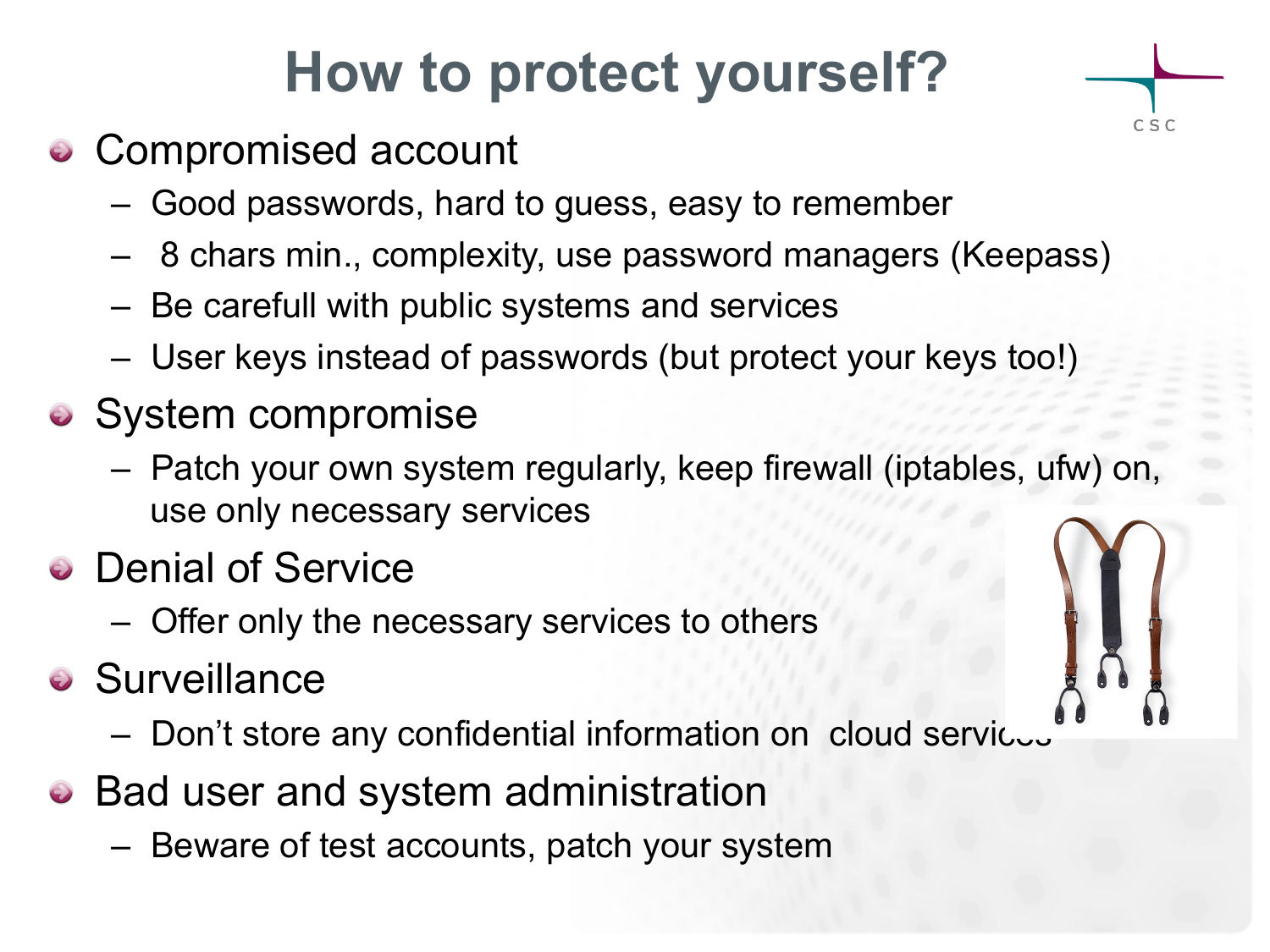# **Patch and secure your own computer!**

- Install patches regularly:
	- Debian: apt-get update && apt-get uppgrade
	- RHEL/Centos: yum update
	- GUI and scheduled
- Do not run unnecessary services – Email, WWW, …
- Anti-virus on windows computers
- Enable local firewall
	- Iptables, yum
		- ufw enable
		- ufw allow ssh, ufw default deny incoming

• Do not keep test accounts with bad passwords

– Systems are continuously scanned by intruders

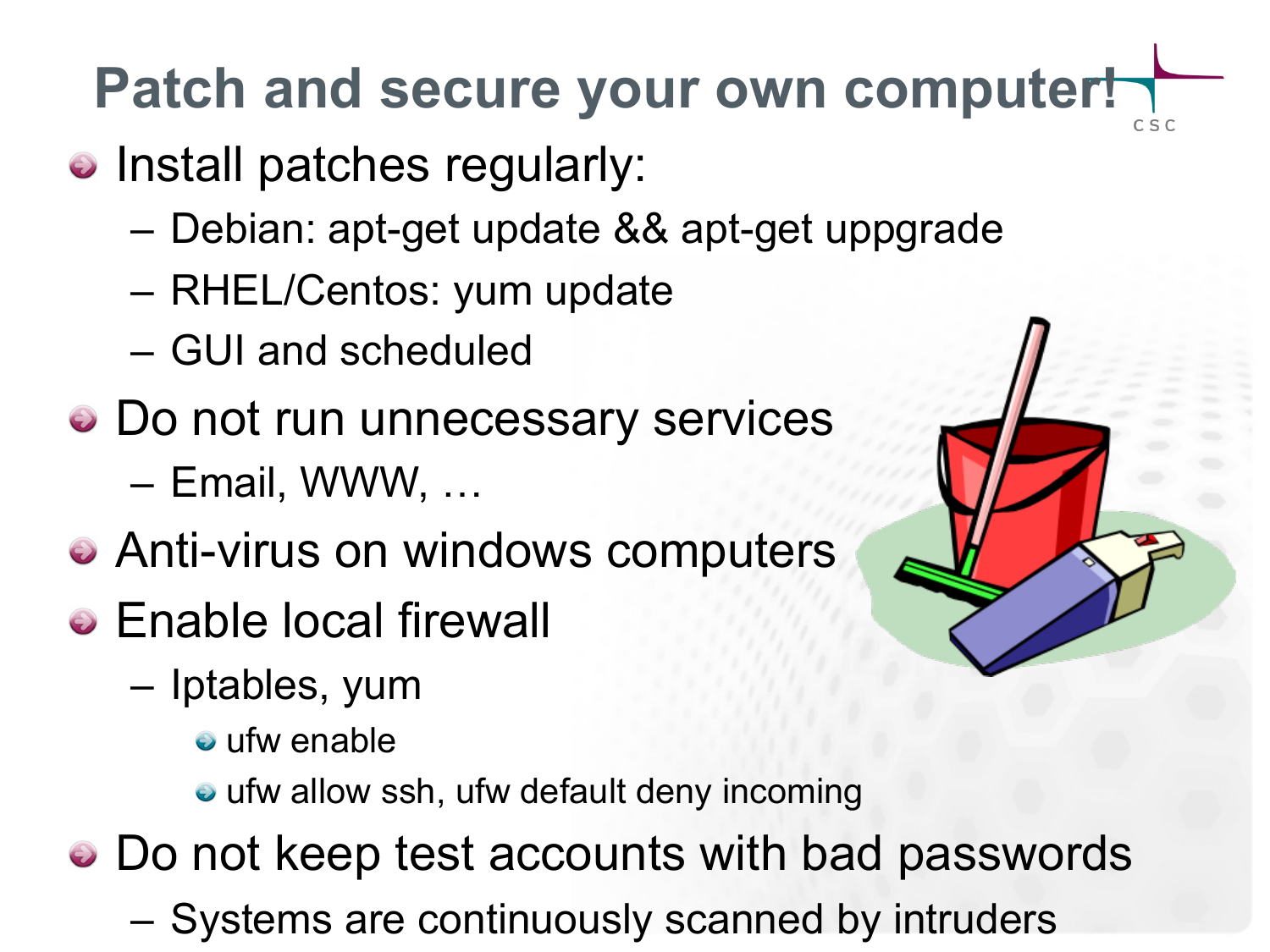### **Create and use ssh-keys**

cscuser@algol ~]\$ **ssh-keygen**

Generating public/private rsa key pair.

Enter file in which to save the key (/home/cscuser/.ssh/id\_rsa):

Enter passphrase (empty for no passphrase):

Enter same passphrase again:

Your identification has been saved in /home/cscuser/.ssh/id\_rsa. Your public key has been saved in /home/cscuser/.ssh/id rsa.pub. The key fingerprint is: 57:2b:b3:c8:f1:3d:46:10:... cscuser@algol.csc.fi

The key's randomart image is:

```
+--[ RSA 2048]----+
```

```
| ...oE . . |
```


..

[cscuser@algol ~]\$ **scp .ssh/id\_rsa.pub user@sisu.csc.fi:.ssh/authorized\_keys** Password:

id\_rsa.pub

#### cscuser\$ **ssh sisu.csc.fi**

+-[Welcome]-------------------------------------------------------------------+

| CSC - Tieteen tietotekniikan keskus - IT Center for Science |

Bonus for the laze user: **ssh-agent (if you want to log in many times during thea day)**

C S C Your **private** key: Id rsa (or id dsa) Your **public** key Id\_rsa.pub On you local **and** on your remote host